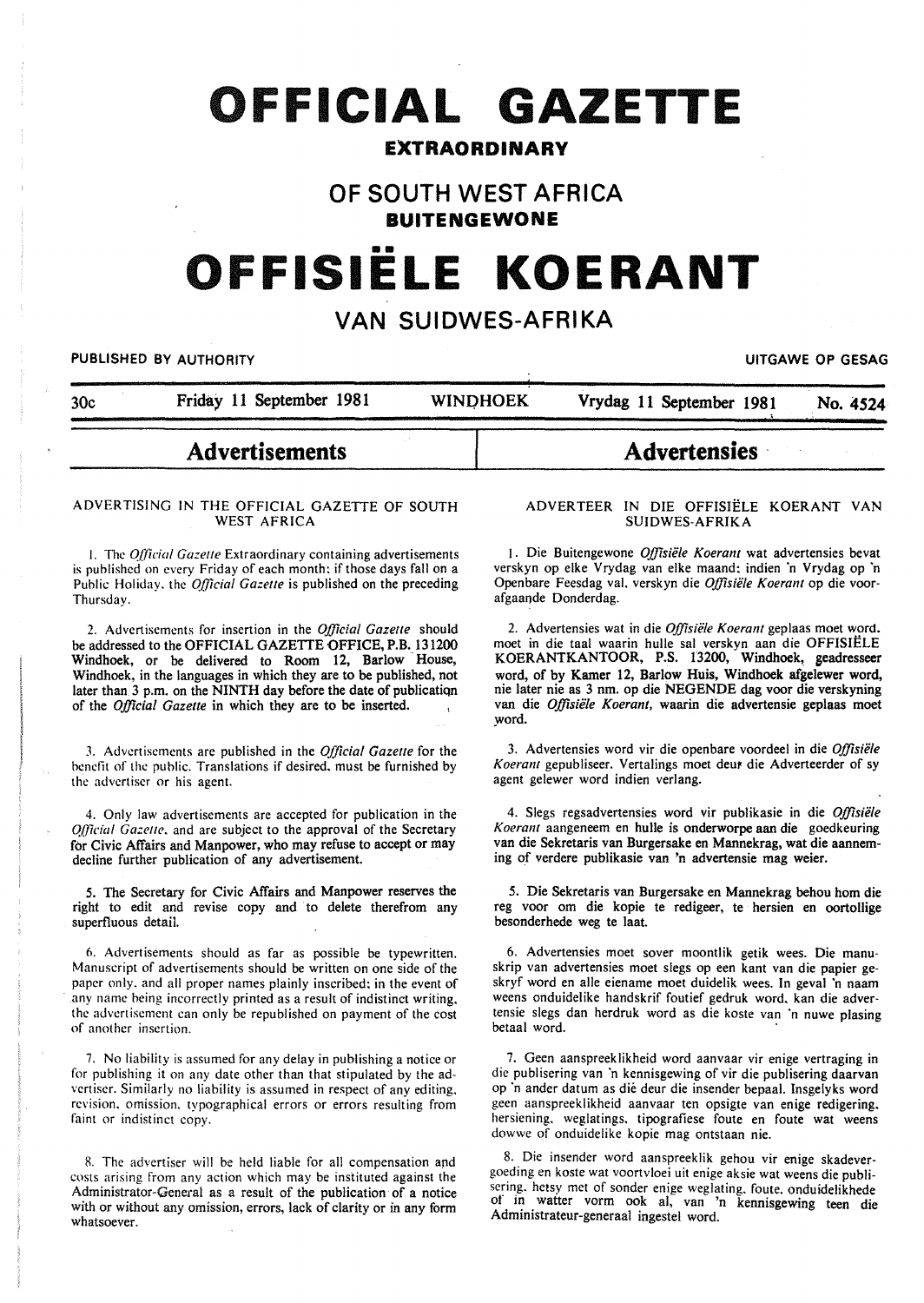9. The subscription for the *Official Gazette* is R 12,50 per annum, post free in this Territory and the Republic of South Africa, obtainable from Messrs. The Suidwes-Drukkery Limited, P.O. Box 2196, Windhoek. Postage must be prepaid by overseas subscribers. Single copies of the *Official Gazette* may be obtained from The Suidwes-Drukkery, Limited, P. 0. Box 2196, Windhoek, at the price of 30 c per copy. Copies are kept in stock for only two years.

10. The charge for the insertion of notices is as follows and is payable in the form of cheques, bills, postal or money orders:

#### LIST OF FIXED TARIFF RATES

| Standardised notices                                                                                                                                                                          | Rate per<br>insertion |  |
|-----------------------------------------------------------------------------------------------------------------------------------------------------------------------------------------------|-----------------------|--|
|                                                                                                                                                                                               | -R.                   |  |
| Administration of Estates Acts notices: Forms J. 297                                                                                                                                          |                       |  |
|                                                                                                                                                                                               | 2,00                  |  |
|                                                                                                                                                                                               | 5,00                  |  |
|                                                                                                                                                                                               | 5,00                  |  |
| Change of name (four insertions)                                                                                                                                                              | 25,00                 |  |
| Insolvency Act and Company Acts notices: J 28, J 29,                                                                                                                                          | 6.00                  |  |
|                                                                                                                                                                                               | 4,00                  |  |
| N.B. -- Forms 2 and 6 -additional statements ac-<br>cording to word count table, added to the basic<br>tariff.                                                                                |                       |  |
|                                                                                                                                                                                               | 2,00                  |  |
| Naturalisation notices (including a reprint for the ad-                                                                                                                                       |                       |  |
|                                                                                                                                                                                               | 2,00                  |  |
| Slum Clearance Court notices, per premises                                                                                                                                                    | 4.00                  |  |
| Third party insurance claims for compensation<br>Unclaimed moneys - only in the extraordinary<br>Official Gazette, closing date 15 January (per en-                                           | 2.50                  |  |
| try of "name, address and amount")                                                                                                                                                            | 0,80                  |  |
| Non-standardised notices                                                                                                                                                                      |                       |  |
| Company notices:                                                                                                                                                                              |                       |  |
| Short notices: Meetings, resolutions, offer of com-<br>promise, conversion of company, voluntary<br>windings up: closing of transfer or members'<br>registers and/or declaration of dividends | 11.00                 |  |
| Declaration of dividend with profit statements, in-                                                                                                                                           |                       |  |
| Long notices: Transfers, changes with respect to<br>shares or capital, redemptions, resolutions, volun-                                                                                       | 25,00                 |  |
|                                                                                                                                                                                               | 37.00                 |  |
| Liquidator's and other appointees' notices<br>Liquor Licence notices (in extraordinary Gazettes,<br>viz. June/Tvl. November/Cape. January/O.F.S                                               | 7,00                  |  |
| April/Natal), per bilingual application                                                                                                                                                       | 7.00                  |  |
| Orders of the Court:<br>Provisional and final liquidations or sequestra-                                                                                                                      |                       |  |
| Reductions or changes in capital mergers, offer of                                                                                                                                            | 14,00                 |  |
| Judicial managements. curator bonis and similar                                                                                                                                               | 37,00                 |  |
|                                                                                                                                                                                               | 37,00                 |  |
|                                                                                                                                                                                               | 4,00                  |  |
| Supersessions and discharge of petitions (J 158)                                                                                                                                              | 4,00                  |  |
| Sales in execution and other public sales:                                                                                                                                                    | 18.00                 |  |
| Public auctions, sales and tenders:                                                                                                                                                           |                       |  |
|                                                                                                                                                                                               | 6,00                  |  |
|                                                                                                                                                                                               | 15.00                 |  |

9. Die jaarlikse intekengeld op die *Offlsiele Koerant* is R12,50 posvry in hierdie Gebied en die Republiek van Suid-Afrika, verkrygbaar by die here Die Suidwes-Drukkery Beperk, Posbus 2196, Windhoek. Oorsese intekenaars moet posgeld vooruit betaal. Enkel eksemplare van die *Offisiele Koerant* is verkrygbaar van die here Die Suidwes-Drukkery Beperk, Posbus 2196, Windhoek, teen 30c per eksemplaar. Eksemplare word vir slegs twee jaar in voorraad gehou.

10. Die koste vir die plasing van kennisgewings is soos volg en is betaalbaar by wyse van tjeks, wissels, pos- of geldorders:

### LYS VAN VASTE TARIEWE

| Gestandaardiseerde kennisgewings                                                                                                                                                    | Tarief per<br>plasing |
|-------------------------------------------------------------------------------------------------------------------------------------------------------------------------------------|-----------------------|
|                                                                                                                                                                                     | R.                    |
|                                                                                                                                                                                     | 6.00                  |
|                                                                                                                                                                                     | 5,00                  |
| Boedelwettekennisgewings: Vorms J. 297, J. 295, J.                                                                                                                                  | 2,00                  |
| Derdeparty-assuransie-eise om skadevergoeding                                                                                                                                       | 2.50                  |
| Insolvensiewet- en maatskappywettekennisgewings: J                                                                                                                                  |                       |
|                                                                                                                                                                                     | 4.00                  |
| L.W. $-$ Vorms 2 en $6$ $-$ by komstige verklarings<br>volgens woordetal-tabel, toegevoeg tot die basiese<br>tarief.                                                                |                       |
| Naamsverandering (vier plasings)                                                                                                                                                    | 25,00                 |
| Naturalisasiekennisgewings (insluitende 'n herdruk vir                                                                                                                              |                       |
|                                                                                                                                                                                     | 2,00                  |
| Onopgeëiste geld — slegs in die buitengewone $Offi$ -                                                                                                                               |                       |
| siële Koerant, sluitingsdatum 15 Januarie (per in-                                                                                                                                  |                       |
| skrywing van "naam, adres en bedrag")                                                                                                                                               | 0.80                  |
|                                                                                                                                                                                     | 5,00                  |
| Slumopruimingshofkennisgewings, per perseel                                                                                                                                         | 4,00                  |
| Verlore lewensversekeringspolisse                                                                                                                                                   | 2,00                  |
| Dranklisensie-kennisgewings (in buitengewone Offi-<br>siële koerante, t.w. Junie/Tvl. November/Kaap,<br>Januarie/O.V.S., April/Natal) per tweetalige aan-                           | 7.00                  |
|                                                                                                                                                                                     |                       |
| Geregtelike en ander openbare verkope:                                                                                                                                              |                       |
|                                                                                                                                                                                     | 18.00                 |
| Openbare veilings, verkope en tenders:                                                                                                                                              |                       |
|                                                                                                                                                                                     | 6,00                  |
|                                                                                                                                                                                     | 15,00                 |
|                                                                                                                                                                                     | 23,00                 |
| Handelsmerke in Suidwes-Afrika                                                                                                                                                      | 11,00                 |
| Likwidateurs en ander aangesteldes se kennisgewings                                                                                                                                 | 7,00                  |
| Maatskappykennisgewings:<br>Kort kennisgewings: Vergaderings, besluite, aan-<br>bod van skikking, omskepping van maatskappy,<br>vrywillige likwidasies, ens.; sluiting van oordrag- |                       |
| of lederegisters en/of verklarings van dividende<br>Verklaring van dividende met profytstate, notas in-                                                                             | 11,00                 |
| gesluit<br>.<br>Lang kennisgewings: Oordragte, veranderings met<br>betrekking tot aandele of kapitaal, aflossings, be-                                                              | 25.00                 |
| sluite. vrywillige likwidasies                                                                                                                                                      | 37.00                 |
| Orders van die Hof:                                                                                                                                                                 |                       |
| Voorlopige en finale likwidasies of sekwestrasies<br>Verlatings of veranderings in kapitaal, samesmel-                                                                              | 14.00                 |
| Geregtelike besture. kurator bonis en soortgelyke                                                                                                                                   | 37.00                 |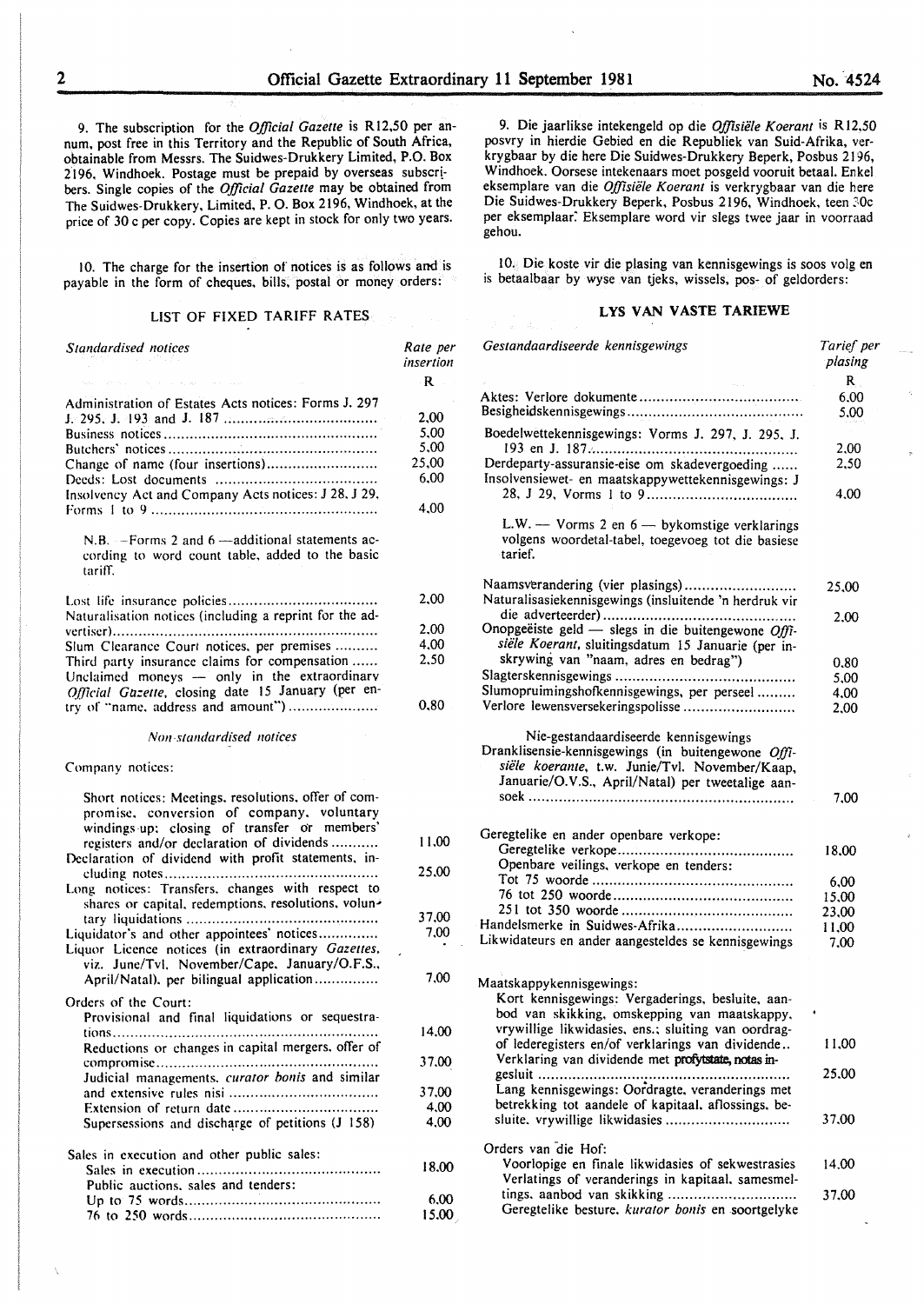|                                  | 23,00 |
|----------------------------------|-------|
| Trade marks in South West Africa | 11.00 |

#### Vorm/Form J 187

#### LIQUIDATION AND DISTRIBUTION ACCOUNTS IN DECEASED ESTATES LYING FOR INSPECTION

In terms of section 35(5) of Act 66 of 1965, notice is hereby given that copies of the liquidation and distribution accounts (first and final, *unless otherwise stated)* in the estates specified below<sup>2</sup> will be open for the inspection of all persons interested therein for a period of 21 days (or shorter or longer if *specially stated)* from the date speculed or from the date of publication hereof, whichever may be the later, and at the offices of the Masters and Magistrates as stated.

Should no objection thereto be lodged with the Masters concerned during the specified period, the executors will proceed to make payments in accordance with the accounts.

Schönlaan 60, Windhoek Supplementer Volkskas Beperk Pretoria  $\frac{0011}{K}$  Windhoek H M Louw prince Generalize Brita 193/81 - BRITZ Roelof Johannes Cornelius Britz Karasburg

Lensing) 2711100005000 Gobabis Windhoek Barclays National Lensing) 2711100005000 Gobabis Windhoek Barclays National<br>Bank Limited Windhoek<br>E12/90 KBIEL Wilhelmine Janetta 060424 0005 00 8<br>E2UIDENHOUT Christina Magrietha Plaas Tses,

Omaruru Omaruru Windhoek Barclays Nasionale Bank Beperk Windhoek Windhoek Windhoek **Windhoek** Windhoek **Windhoek** 

Posbus 30338, Pioniers Park Windhoek Susarah Elizabeth 10 1 Farm Voorspoed No. 120, distrik Otjiwarongo, P.O. Box 41 Posbus 30338, Pioniers Park Windhoek Susaran Enzabellah Kalkfeld 9000 Otjiwarongo Windhoek Lorentz & Bone Swakop-<br>Schamrel (gebore Joubert) Windhoek R. H. Meyeridricks Santam-

Schreuderstraat 6, Windhoek Yvonne Ceceli Bester 440210 0058 Natural Elisabeth) - born Schuster 090406 0010 00 9 9 00 1 Windhoek R. H. Meyeridricks, Santamtrust Beperk Kaapstad Brucken Street, 5wakopmund, P.O. Box 35, Swakopmund<br>1000 1 November 20000 1 Northern Jacobson 10000 1 2 Swakopmund Windhoek Lorentz & Bone Swakopmund 140/81 - LOUW Nicolaas Johannes 970507 5006 00 2

:vorm/Form J 193

#### NOTICE TO CREDITORS IN DECEASED ESTATES

All persons having claims against the estates mentioned below' are hereby called upon to lodge their claims with the executors concerned, within 30 days (or otherwise as indicated) calculated from the date of publication hereof. The information is given in the following order: Estate number, surname and christian names, date of birth, identity number, last address, date of death; surviving spouse's names, surname date of birth and identity number; name and address of executor or authorised agent, period allowed for lodgement of claims if other than 30 days.

340/81 - BIESS Karl-Heinz (also known as CARLHEINZ) Adolf lOth June 1917 170610 0100 18 0 30, Post Street, P.O. Box 417 Swakopmund 9000 1st July 1981 Magdalena Biess (born Eysselein) P.O. Box 646, Swakopmund 9000 Lorentz & Bone Swakopmund

348/81 - FISCHER Ida Wilhelmine 24 06 1889 Windhoek District 07 08 1981 Barclays National Bank Limited Windhoek

301/81 - VAN ZYL Christina Helena 260719 0010 00 9 Keetmanshoop 08 07 81 Barclays-Nasionale Bank Beperk Windhoek

351/81 - ZIETSMAN Barend Gabriel 180307 5001 00 4 07 03 1918 Windhoek 29 07 1981 Barckays-Nasionale Bank Beperk Windhoek

|                                                    | 37.00 |
|----------------------------------------------------|-------|
|                                                    | 4.00  |
| Tersydestellings en afwysings van petisies (J 158) | 4.00  |

#### LIKWIDASIE- EN DISTRIBUSIEREKENING IN BESTORWE BOEDELS WAT TER INSAE LÊ

Ingevolge artikel 35(5) van Wet 66 van 1965, word hierby kennis gegee dat duplikate van die likwidasie- en distribusierekenings (eerste en fmale, *tensy anders vermeld)* in die boedels hieronder vermeld, in die kantore van die Meesters en Landdroste soos vermeld en gedurende 'n tydperk van 21 dae (of korter of Ianger *indien spesiaal vermeld)* vanaf gemelde datums of vanaf datum van publikasie hiervan, as dit later is, ter insae lê van alle persone wat daarby belang het.

Indien binne genoemde tydperk geen besware daarteen by die betrokke Meesters ingedien word nie, gaan die eksekuteurs oor tot die uitbetalings ingevolge gemelde rekenings.

272/80 - MYBURGH Gabriel Nico 391108 5021 00 9 Parkstraat, Karasburg Hester Magritha Louw (gebore Nel) 080702<br>https://www.farabashippedia/stranger/2011/2012/https://www.farabashippedia/2011/00 1 Karasburg Windhoek H M Louw

2203165009000 Gobabis Distrik Johannes Corneilus Britz<br>2203165009000 Gobabis Distrik Johanna Gezina Britz (gebore 16/81 - RETIEF Jacobus Daniel 900823 5001 00 9 Plaas<br>2203165009000 Gobabis Windhook Baralays National Atlant

 $513/80$  - KRIEL Wilhelmina Janetta 060424 0005 00 8  $\frac{293}{81}$  BEZUIDENHOUT Christina Magrietha Plaas Tses,<br>distrikKeetmanshoop Keetmanshoop Windhoek F.M. Oehl

 $\frac{3.81}{8/81}$  SCHAMREL Henry Jonathan 271015 5030 00 2 458/1980 BOCKMANN Heinrich August Arnold 200227 5024

trust Beperk Kaapstad<br>1998 – STECKEL Elisabeth Katharina (also known as  $409/80$  - BESTER Phillip Johannes 580516 5118 00 8  $439/80$  - STECKEL Elisabeth Katharina (also known as

#### KENNISGEWING AAN KREDITEURE IN BESTORWE BOEDELS

Aile persone wat vorderinge het teen die boedels hieronder vermeld, word hierby versoek om hul vorderinge by die betrokke eksekuteurs en binne 'n tydperk van 30 dae (of andersins soos aangedui) gereken vanaf die datum van publikasie hiervan in te !ewer. Die inligting word verstrek in die volgorde: Boedelnommer, familienaam en voorname, geboortedatum, persoonsnommer; laaste adres, datum oorlede; nagelate eggenoot(note) se name, familienaam, geboortedatum en persoonsnommer; naam en adres van eksekuteurs of gemagtigde agent, tydperk toegelaat vir lewering van vorderings *indien anders as* 30 *dae.* 

328/81 - WINDHOEK Boltman Petrus Jacobus 13 Februarie 1923 230213 5036 00 0 Bremen Mariental 7 Julie 1981 Volkskas Beperk Pretoria

364/81 - SPOERER Franz Arthur Johannes 21 Februarie · 1906 060221 5018 10 *5* Plaas Thabis Nr 441, Otjiwarongo distrik 22 Julie 1981 Standard Bank SWA Beperk (Geregistreerde Handelsbank) Trusteetak, Posbus 2164, Windhoek 30 dae Windhoek Suidwes-Afrika.

366/81 - RAUTENBACH Daniel Petrus 13 Mei 1917 170513 5015 00 9 30 Julie 1981 Standard Bank SW A Bpk Windhoek 30 dae Windhoek Suidwes-Afrika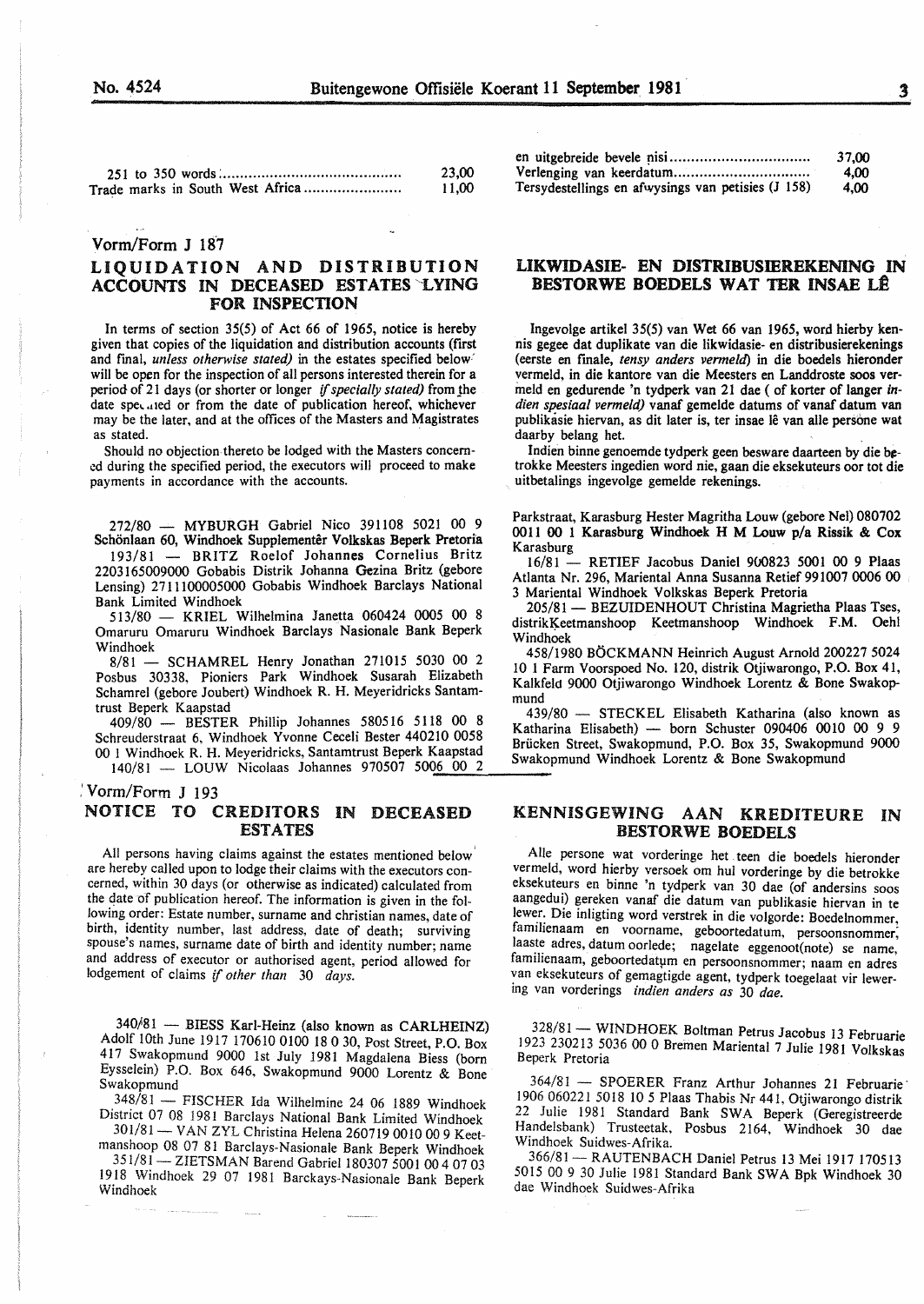#### Vorm/Form No. 517

## NOTICE TO CREDITORS IN DECEASED ESTATES

All persons having claims against the estates specified in the schedule, are called upon to lodge their claims with the executors concerned within a period of 30 days (or otherwise as indicated) from the date of publication hereof.

350/81 - VERBÜCHLEN Leo Johann 27 10 1902 021027 5008 00 6 Plaas Ongava, Distrik Gobabis 04 08 1981 Verbiicheln Erika Martha Helena Standard Bank SW A Ltd Windhoek 30 dae Windhoek S.W.A.

'355/81 - ERASMUS Anna Susanna Salomina 22 04 1894 940422 0003 00 3 Windhoek 11 08 1981 Standard Bank SW A Ltd Windhoek 30 Dae Windhoek S.W.A.

#### Vorm/Form 519

#### LIQUIDATION AND DISTRIBUTION ACCOUNT IN DE-CEASED ESTATE LYING FOR INSPECTION

In terms of section 35 (5) of Act 66 of 1965 notice is hereby given that the liquidation and distribution account in the Estate specified in the Schedule will be open for the inspection of all persons interested therein for a period of 21 days fromt he date of publication hereof (or otherwise as indicated) at the offices of the Master of the Supreme Court and Magistrate, as stated.

Should no objection thereto be lodged with the Master during the specified period. the Executor will proceed to make payment in ac- cordance therewith.

#### KENMSGEWING AAN KREDITEURE IN BESTORWE **BOEDELS**

Aile persone wat vorderinge het teen die boedels in die bylae vermeld, word versoek om sodanige vorderings binne 'n tydperk van 30 dae (of andersins soos aangedui) vanaf die datum van publikasie hiervan by die betrokke eksekuteurs in te lewer.

353/81 - KUBIRSKE Klara Maria Theresia 06 11 1899 991106 0003 00 0 Keetmanshoop 09 08 1981 Standard Bank SWA Ltd Windhoek 30 Dae Windhoek S.W.A.

358/81 - PFEIFFER Josef Alfred 02 06 1910 100602 5008 10 9 Plaas Polzin, Distrik Grootfontein 28 07 1981 Standard Bank SWA Ltd Windhoek 30 dae Windhoek S.W.A.

#### LIKWIDASIE EN DISTRIBUSIEREKENING IN BESTORWE BOEDEL WAT TER INSAE LE

lngevolge artikel 35 (5) van Wet 66 van 1965 word hierby kennis gegee dat die likwidasie- en distribusierekening in die Boedel in die Bylae vermeld in die kantore van die Meester van die Hooggeregshof en Landdros soos vermeld vir 'n tydperk van 21 dae vanaf die datum van publikasie hiervan (of andersins soos aangedui) ter insae sal lê vir alle persone wat daarby belang het.

lndien geen besware daarteen by die Meester binne die gemelde tydperk ingedien word nie, sal die eksekuteur tot uitbetaling daarvolgens oorgaan.

152/81- BARNARD Martin Deon Windhoek Eerste en Finale Likwidasie- en Distribusierekening Barnard Susanna Elizabeth 11 September 1981 Windhoek Standard Bank SWA Beperk<br>Windhoek

#### Vorm/Form 297

#### NOTICE FOR ELECTION OF EXECUTORS AND/OR TUTORS.

#### ELECTION OF EXECUTORS AND TUTORS

The Estates of the Persons mentioned in the subjoined Schedule being unrepresented, interested, interested parties are hereby given notice by Masters of the Supereme Courts of South Africa, that meetings will be held in the several Estates at the dates, times and places specified, for the purpose of selectings some Person of Persons, for approval by the respective Masters. as fit and proper to be appointed by them as Executors or Tutors. as the case may be.

Meetings in a town in which there is a Master's Office, will be held before the Master: elsewhere they will be held before the Magistrate.

N.B.  $-$  Items indicated by a  $*$  on the left hand side, denote the election of a Tutor: otherwise an Executor is to be elected.

#### KENNIS VIR VERKIESING VAN EKSEKUTEURS EN/OF VOOGDE

#### VERKIESING VAN EKSEKUTEURS EN VOOGDE

Aangesien die Boedels van die Persone vermeld in onderstaande Bylae nie verteenwoordig is nie, word hierby deur Meesters van die Hooggeregshowe van Suid-Afrika aan bleanghebbendes kennis gegee, dat byeenkomste ten opsigte van die verskillende Boedels op die datums, tye en plekke vermeld, gehou sal word met die doe! om 'n Persoon of Persone te kies vir goedkeuring deur die onderskeie Meesters as geskik en bekwaam om deur hulle aangestel te word as Eksekuteurs of Voogde, na gelang van omstandighede.

In 'n stad waarin 'n Kantoor van 'n Meester is, word die byeenkoms voor die Meester gehou en in ander plekke voor die Landdros.

L.W. - Items aan die linkerkant met 'n \* gemerk, dui aan die verkiesing van 'n Voog; andersins word 'n Eksekuteur gekies.

365/81 - T ALJ AAR D Josephus Oosthuizen Klerk 5 Augustus 1981 10 vm 18 09 1981 Grootfontein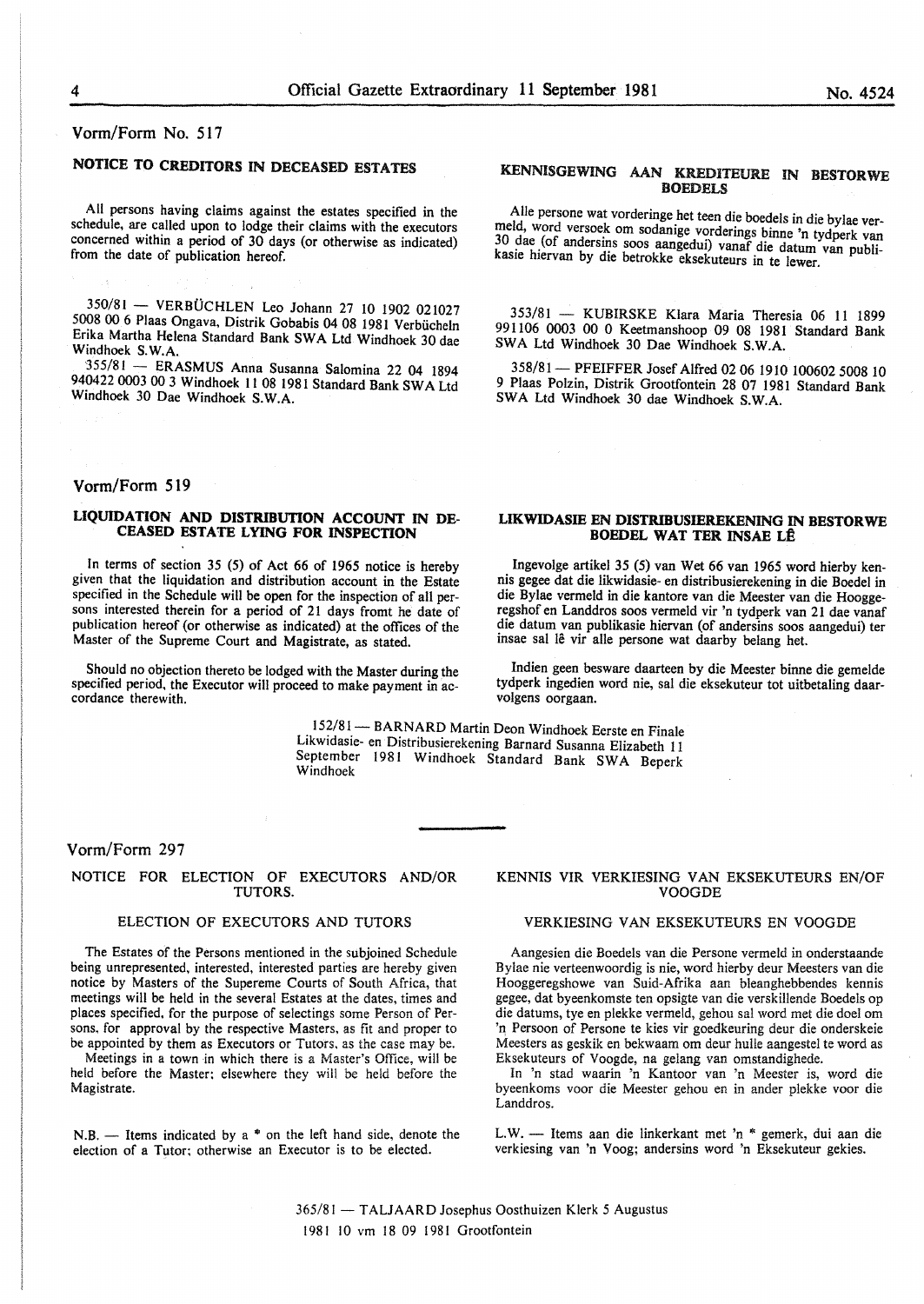#### Vorm/Form J 29

#### FIRST MEETINGS OF CREDITORS, CONTRIBU-TORIES, MEMBERS OR DEBENTURE-HOLDERS OF SEQUESTRATED ESTATES, COMPANIES BEING WOUND UP OR PLACED UNDER PROVI-SIONAL JUDICIAL MANAGEMENT

The estates and companies mentioned below having been placed under sequestration, being wound up or having been placed under provisional judicial management by order of the Supreme Court of South Africa, Masters of the Supreme Court hereby give notice, pursuant to sections 17 (4) and 40 (I) of the Insolvency Act, 1936, sections 119 (3), 125 (l) and *196bis* (4) of the Companies Act, 1926, and sections 356 (1), 364 (l) and 429 of the Companies Act, 1973, that a first meeting of creditors, contributories, members or debenture-holders of the said estates or companies will be held on the dates and at the times and places mentioned below, for proof of claims against the estates or companies, the election of trustees, liquidators or judicial managers or managers or provisional judicial managers or for the purposes referred to in section 364 or 431 of Act 61 of 1973, as the case may be.

Meetings in place in which there is a Master's office, will be held before the Master, elsewhere they will be held before the Magistrate.

#### EERSTE BYEENKOMSTE VAN SKULDEISERS, KONTRIBUANTE, LEDE OF SKULDBRIEF-HOUERS VAN GESEKWESTREERDE BOEDELS, MAATSKAPPYE IN UKWIDASIE OF ONDER VOORLOPIGE GEREGTELIKE BESTUUR

Nademaal die boedels of maatskappye hieronder vermeld op las van die Hooggeregshof van Suid-Afrika gesekwestreer, gelikwideer of onder voorlopige geregtelike bestuur geplaas is, word hierby deur die Meesters van die Hooggeregshof ingevolge artikels 17(4) en 40 (I) van die Insolvensiewet, 1936, artikels 119(3), 125 (1) en *196bis* (4) van die Maatskappywet, 1926, en artikels 356 (I), 364 (l) en 429 van die Maatskappywet, 1973, kennis gegee dat 'n eerste byeenkoms van skuldeisers, kontribuante, Iede of skuldbriefhouers van genoemde boedels of maatskappye op die datums, ure en plekke hieronder vermeld, vir die bewys van eise teen die boedels of maatskappye, die verkiesing van kurators, likwidateurs of geregtelike bestuurders of bestuurders of voorlopige geregtelike bestuurders, of vir die doeleindes bedoel in artikel 364 of 431 van Wet 61 van 1973, na gelang van die geval, gehou sal word.

In 'n plek waarin 'n kantoor van 'n Meester is, word die byeenkoms voor die Meester en op ander plekke voor die Landdros gehou.

 $W10/81 - SWANIBIA CONSTRUCTION (PTY) LTD, a$ company duly incorporated according to the laws of South West Africa with its registered office at SW ABANK BUILDING BULOW STREET, WINDHOEK 18th June 1981 14th August 1981 South West Africa Division Master Windhoek, 10.00 v.m. 23 September 1981

#### Vorrn/Form 4

#### LIQUIDATION ACCOUNTS AND PLANS. OF DISTRIBUTION OR CONTRIBUTION IN SEQUESTRATED ESTATES OR COMPANIES BEING WOUND UP

Pursuant to section 108 (2) of the Insolvency Act, 1936, section 136 (2) of the Companies Act, 1926, and section 406 (3) of the Companies Act, 1973, notice is hereby given that the liquidation account and plans of distribution or contribution in the estates or the companies mentioned below will lie open for inspection by creditors or contributories at the offices of the Masters and the Magistrates stated therein, for a period of 14 days, or for such a period as stated therein, from the dates mentioned below or from the date of publication hereof, whichever may be the later date.

W24/74 - INSOLVENT ESTATE Paul Manfred Gums Sixth Supplementary First & Final Liquidation and Distribution Account At the office of the Master of the Supreme Court, Windhoek for a period of 14 days as from the lith September 1981 D. Mathews Trustee Trust & Mining Co (Pty) Ltd P.O. Box 82 Windhoek

#### LIKWIDASIE~, DISTRIBUSIE OF KONTRIBU-**GESEKWESTREERDE** BOEDELS OF MAATSKAPPYE IN LIKWIDASIE

Ingevolge artikel 108 (2) van die Insolvensiewet, 1936, artikel 136 (2) van die Maatskappywet; 1926, en artikel 406 (3) van die Maatskappywet, 1973, word hierby kennis gegee dat die likwidasie-, distribusie- of kontribusierekenings in die boedels of die maatskappye, na gelang van die geval, hieronder vermeld ter in-.sae van skuldeisers of kontribuante sal Ie op die kantore van die Meesters en Landdroste daarin genoem, gedurende 'n tydperk van 14 dae, of die tydperk wat daarin vermeld is, vanaf die datum hieronder vermeld of vanaf die datum van publikasie hiervan, watter datum ook al die laaste is.

W23/74 - INSOLVENT ESTATE Roland Rheinhold Krämer Sixth Supplementary First & Final Liquidation and Distribution Account At the office of the Master of the Supreme Court, Windhoek for a period of 14 days as from the 11th September 1981 D. Mathews Trustee Trust & Mining Co (Pty) Ltd P.O. Box 82 Windhoek